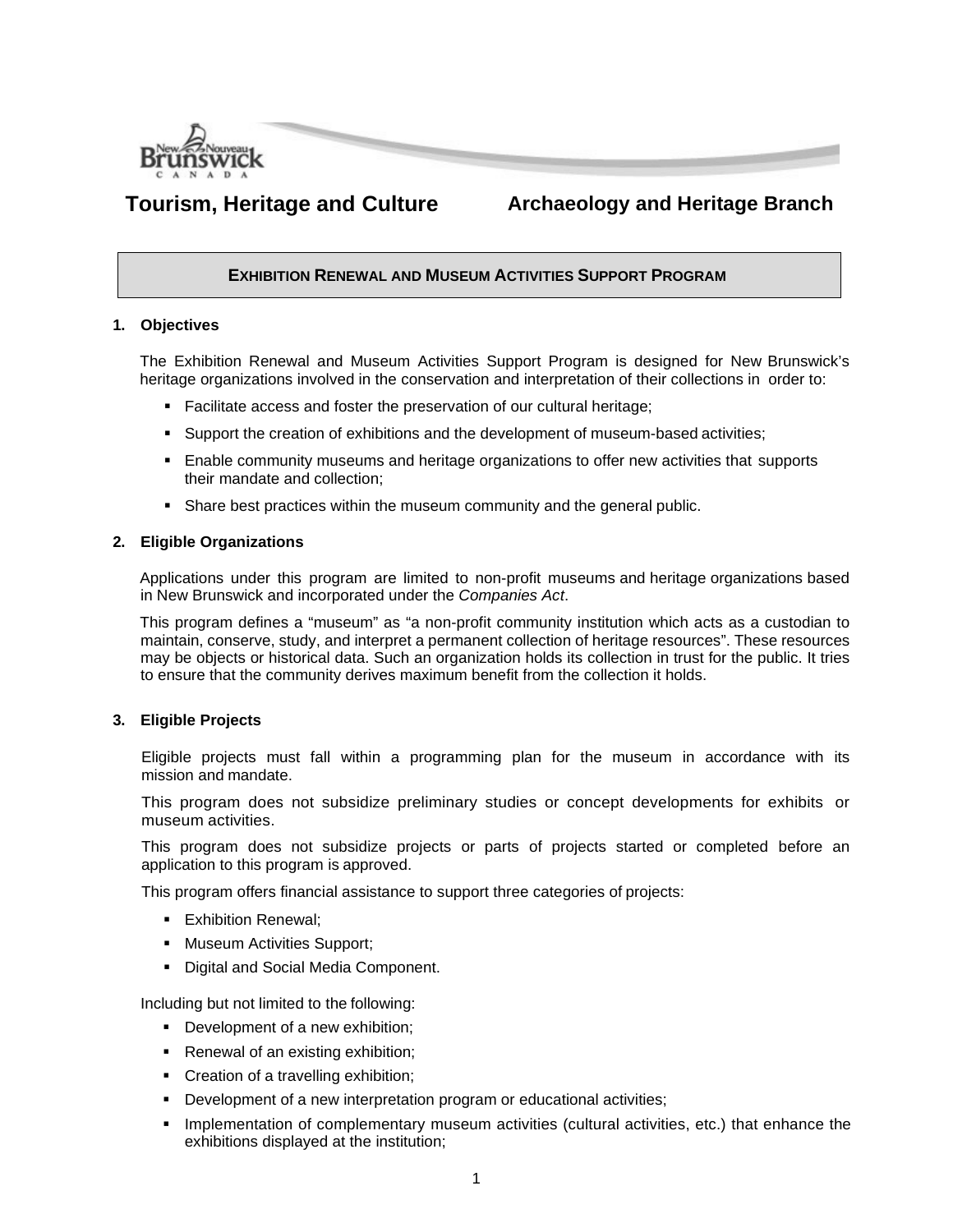- **Improvement of storage space;**
- Conservation treatments of artifacts and works of art to prevent further deterioration, aid interpretation, or re-establish culturally significant qualities;
- Creation of digital content to promote the museum;
- Development of interactive digital elements to complement an exhibition project;
- Design of a new website.

# **4. Financial Assistance**

The maximum grant for the Exhibition Renewal and Museum Activities components of this program is \$10,000. The grant must be supplemented by other sources of funding and cannot exceed 75% of the project's cost.

The maximum grant for the Digital and Social Media program component is \$5,000. The grant must be supplemented by other sources of funding and cannot exceed 90% of the project's cost.

Other sources of funding can be but are not limited to monetary or in-kind contributions from the applicant, community organizations, private foundations or other levels of government (federal or municipal).

If you receive financial support from other sources, please include appropriate documentation, such as letters indicating the nature of the support projected or provided, monetary or in-kind. This documentation should indicate the dollar amount provided and what type of work will be supported by this contribution.

Please note that in-kind contributions must be detailed with the monetary value associated to the specific contribution (for example:  $#$  of volunteers doing general labour  $x \#$  of hours at the minimum wage rate, # of volunteers doing skilled labour  $x \#$  of hours at a rate of \$25 an hour, donated materials at verified fair market value and donated accredited professional services at verified fair market value).

Applicants can only submit one application per Government of New Brunswick fiscal year (April 1<sup>st</sup>  $-$ March 31<sup>st</sup>) for either the Exhibit Renewal and Museum Activities Support components of this program OR the Digital and Social Media component of this program.

For the Exhibit Renewal and Museum Activities Support components of this program, a maximum of 20% of the requested grant amount can be used for Salaries and Benefits. If additional funds are required to cover salaries for the project, the additional amount must be covered by the applicant organization or another source of funding.

# **5. Evaluation Criteria**

The Department determines the amount of financial assistance by taking into account all the applications and the available financial resources. The activities related to the proposed project must be dynamic, show promise for raising public awareness, and focus on making culture more accessible to the public. All applicants must submit answers to all of the questions and fill out the project budget form outlined in the application form.

Projects scoring 50% or above will be considered for funding, until program budget is expended. Failure to approve an application does not necessarily constitute a negative judgment on its merits.

The projects submitted to this program are evaluated according to the following criteria:

| <b>Evaluation Criteria</b>                                                | Score |
|---------------------------------------------------------------------------|-------|
| Project description                                                       | 6     |
| Project objectives                                                        |       |
| Originality of the project                                                |       |
| Detailed workplan and work schedule                                       | 6     |
| Content (storyline, audio-visual elements, labels, documents and objects) | 6     |
| Use of the collection and artifacts in the project                        | 6     |
| Preliminary design for the selected space (physical or virtual)           | 6     |